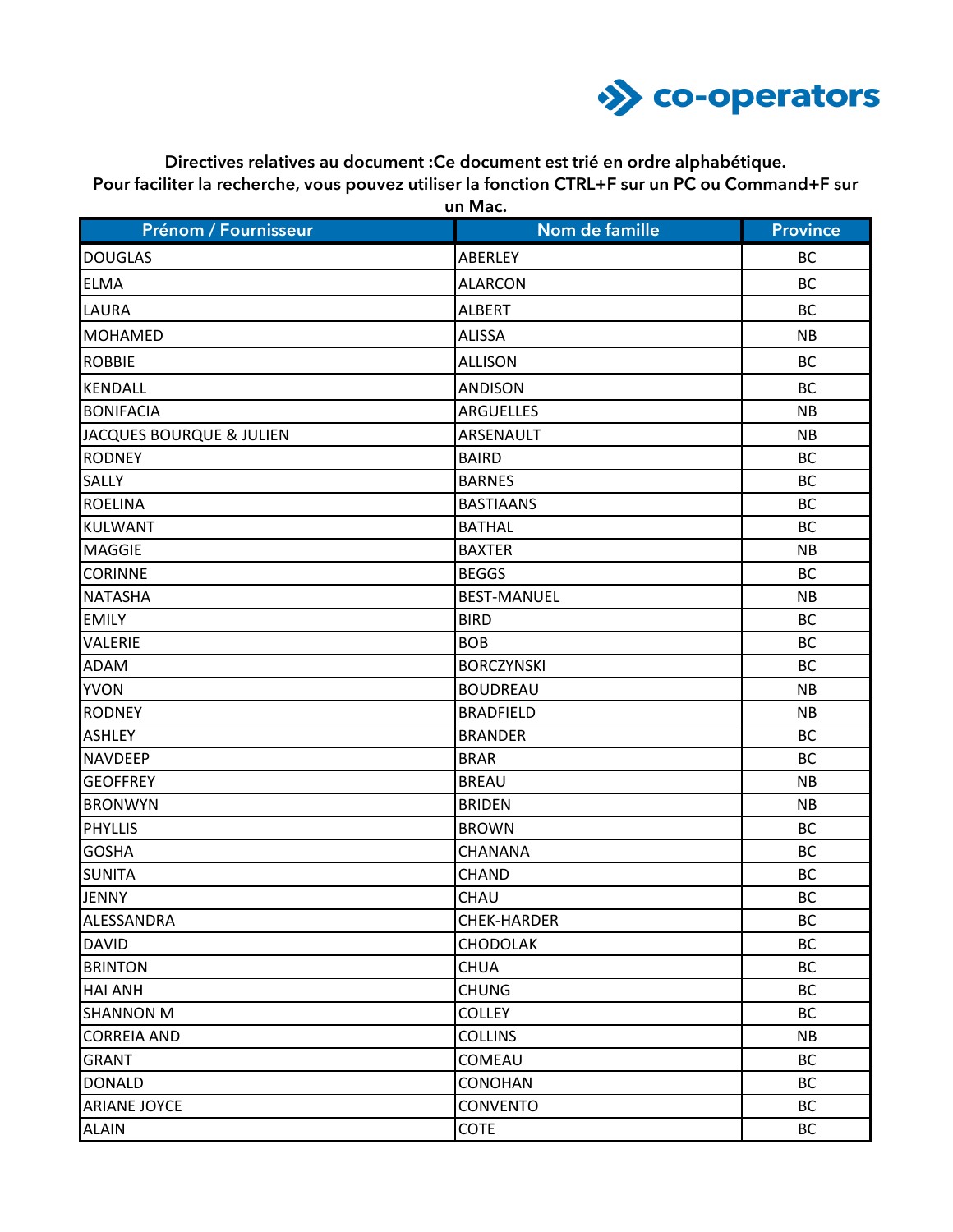

| FERNANDE                    | CROSSMAN            | <b>NB</b> |
|-----------------------------|---------------------|-----------|
| CODY                        | <b>DAHL</b>         | <b>BC</b> |
| <b>GORDON</b>               | <b>DAVIDSON</b>     | <b>BC</b> |
| <b>TANYA-LYNN</b>           | <b>DENNETT</b>      | <b>BC</b> |
| <b>JOSHUA</b>               | <b>DENNIS</b>       | <b>NB</b> |
| <b>IDA</b>                  | <b>DEVRIES</b>      | <b>BC</b> |
| <b>FRAN</b>                 | <b>DIAMOND</b>      | <b>BC</b> |
| <b>MONA</b>                 | <b>DIB</b>          | <b>BC</b> |
| LEO                         | <b>DION</b>         | <b>BC</b> |
| <b>ELLEN</b>                | <b>DOLL</b>         | <b>BC</b> |
| <b>CHRISTINA</b>            | <b>ENG</b>          | <b>BC</b> |
| <b>KEVIN</b>                | <b>ERSHAD</b>       | <b>BC</b> |
| <b>CHRISTOPHER</b>          | <b>ETHIER</b>       | <b>BC</b> |
| <b>BRITTANY</b>             | <b>EVANS</b>        | <b>BC</b> |
| MOHAMMADSADEGH              | <b>FAALROUDSARI</b> | <b>BC</b> |
| <b>SCOTT &amp; CAROLINE</b> | <b>FADDEN</b>       | <b>BC</b> |
| <b>DANA</b>                 | <b>FARTHING</b>     | <b>BC</b> |
| <b>JOEMAR</b>               | <b>FEDILO</b>       | <b>BC</b> |
| ERIN                        | <b>FLEGG</b>        | <b>BC</b> |
| <b>JUDI</b>                 | <b>FLETCHER</b>     | <b>BC</b> |
| <b>MARK</b>                 | <b>FOSTER</b>       | <b>BC</b> |
| <b>ALDO</b>                 | <b>FOURNIER</b>     | <b>NB</b> |
| <b>MIKE</b>                 | <b>FULLER</b>       | <b>BC</b> |
| <b>SCARLET</b>              | <b>GAFFNEY</b>      | <b>BC</b> |
| <b>KERRI</b>                | <b>GAMBLE</b>       | <b>BC</b> |
| <b>NADINE</b>               | <b>GARDNER</b>      | <b>BC</b> |
| <b>BRIGITTE</b>             | <b>GAUDET</b>       | <b>NB</b> |
| <b>MARK</b>                 | <b>GAUVIN</b>       | <b>NB</b> |
| <b>KEVIN</b>                | <b>GERWATOSKI</b>   | <b>BC</b> |
| <b>BARRY</b>                | <b>GILLINGS</b>     | <b>BC</b> |
| <b>LINDA</b>                | <b>GILMOUR</b>      | <b>BC</b> |
| <b>JACOB</b>                | <b>GLASS</b>        | <b>BC</b> |
| <b>BELINDA</b>              | <b>GOODINE</b>      | <b>NB</b> |
| <b>MITCHELL</b>             | <b>GOODWIN</b>      | <b>BC</b> |
| <b>GREG</b>                 | <b>GRACEY</b>       | <b>BC</b> |
| <b>PETER</b>                | <b>GUBBE</b>        | <b>BC</b> |
| LAURA                       | <b>GUENZEL</b>      | <b>BC</b> |
| <b>DAVID</b>                | <b>HARDING</b>      | <b>NB</b> |
| <b>CLAY</b>                 | <b>HASTINGS</b>     | <b>BC</b> |
| <b>WEIDONG</b>              | <b>HE</b>           | <b>BC</b> |
| MATHIEU                     | <b>HENSON</b>       | <b>BC</b> |
| <b>KENEDI</b>               | <b>HURLBURT</b>     | <b>BC</b> |
| SAMUEL                      | <b>IRWIN</b>        | <b>BC</b> |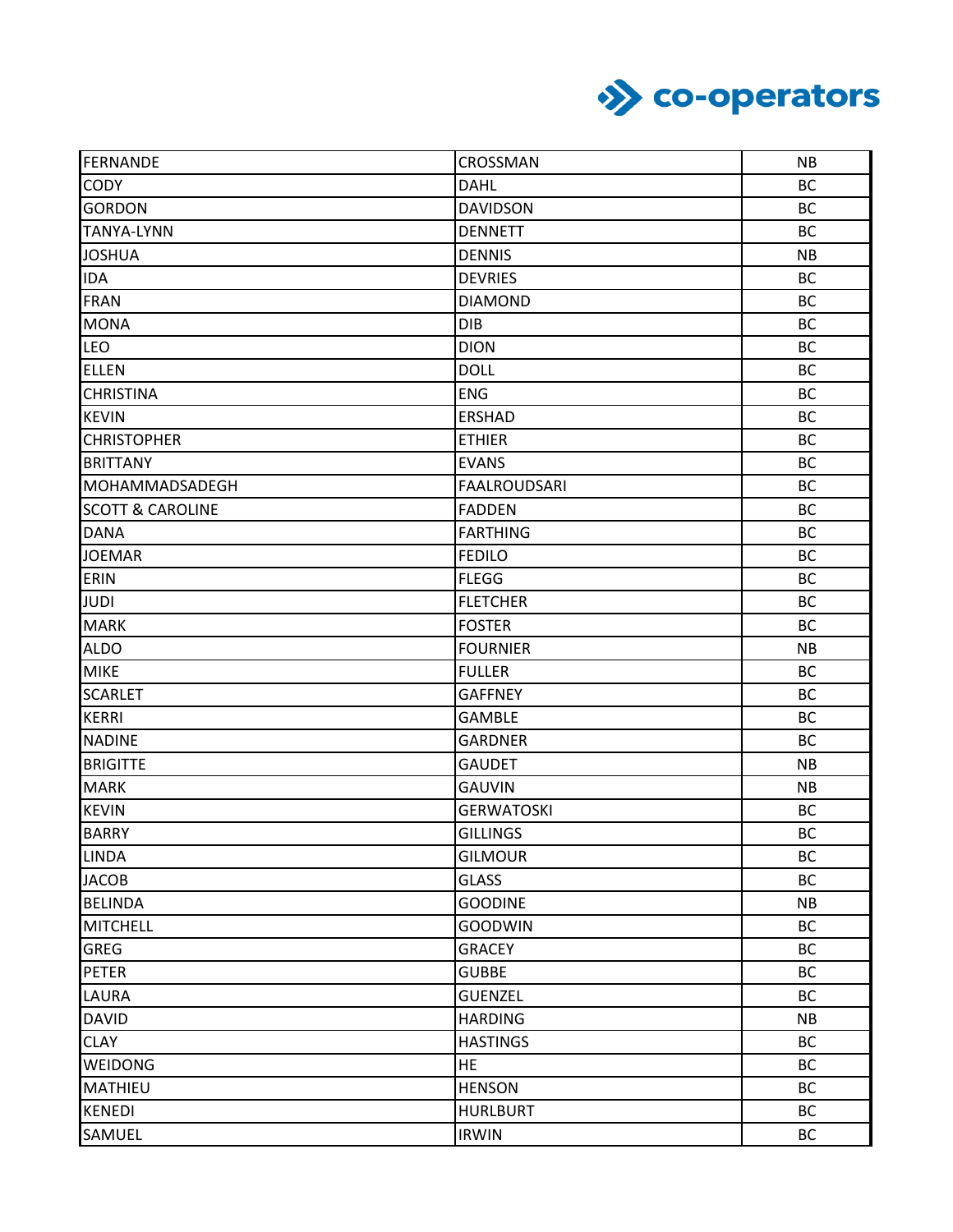

| <b>IVA</b>       | <b>JANKOVIC</b>     | <b>BC</b> |
|------------------|---------------------|-----------|
| <b>DIANA</b>     | <b>KADEN</b>        | <b>NB</b> |
| LAURA            | <b>KARSENTI</b>     | <b>BC</b> |
| SAMANPREET       | <b>KAUR</b>         | <b>NB</b> |
| <b>ATTILA</b>    | <b>KERESZTES</b>    | <b>BC</b> |
| <b>CHRIS</b>     | <b>KERR</b>         | <b>BC</b> |
| <b>MARAL</b>     | <b>KHESHTKAR</b>    | <b>BC</b> |
| <b>BRYAN</b>     | KINSHELLA           | <b>BC</b> |
| <b>MARTINA</b>   | KOCMANOVA           | <b>BC</b> |
| <b>MARIO</b>     | KOMLJENOVIC         | <b>NB</b> |
| <b>SHEILA</b>    | <b>KONOPCZYNSKI</b> | <b>BC</b> |
| <b>IWONA</b>     | <b>KOZAK</b>        | <b>BC</b> |
| <b>JORDAN</b>    | <b>KYLE</b>         | <b>NB</b> |
| <b>AMANDA</b>    | <b>LEBLANC</b>      | <b>BC</b> |
| <b>JUSTIN</b>    | LEBLANC             | NB        |
| <b>JOHN</b>      | LERNER              | <b>BC</b> |
| <b>TRACY</b>     | LEWIS               | <b>BC</b> |
| CHENGTIAN        | LIU                 | <b>BC</b> |
| QI               | LIU                 | <b>NB</b> |
| <b>SEAN</b>      | <b>LOUGHERY</b>     | NB        |
| DAVID C          | LUEY                | <b>BC</b> |
| <b>JONATHAN</b>  | LUNA                | NB        |
| <b>CHRISTINE</b> | <b>MACKEW</b>       | <b>BC</b> |
| <b>BRANDON</b>   | <b>MACKIE</b>       | <b>BC</b> |
| <b>ARTHUR</b>    | MADJARIAN           | <b>BC</b> |
| <b>BRENNAN</b>   | <b>MANN</b>         | <b>BC</b> |
| <b>DOROTHY</b>   | MANSFIELD           | <b>BC</b> |
| <b>WILLIAM</b>   | <b>MATHIESON</b>    | <b>BC</b> |
| <b>JENNIE</b>    | <b>MCCHARLES</b>    | <b>BC</b> |
| <b>GARY</b>      | <b>MCNEIL</b>       | <b>BC</b> |
| <b>HANNA</b>     | <b>MEAUSETTE</b>    | <b>BC</b> |
| <b>RYLAN</b>     | <b>MELLES</b>       | <b>NB</b> |
| <b>PETER</b>     | <b>MERGENS</b>      | <b>BC</b> |
| <b>ALLEN</b>     | <b>MILLER</b>       | <b>BC</b> |
| <b>DAVE</b>      | MILLER              | <b>BC</b> |
| <b>EMMA</b>      | MILLIKEN            | <b>BC</b> |
| <b>JASON</b>     | <b>MITCHELL</b>     | <b>BC</b> |
| <b>DENIS</b>     | <b>MORIN</b>        | <b>BC</b> |
| <b>COLIN</b>     | <b>MOTIUK</b>       | <b>BC</b> |
| <b>MOLLY</b>     | <b>MUNRO</b>        | <b>BC</b> |
| <b>ANTI</b>      | <b>NEEME</b>        | <b>BC</b> |
| <b>IAN</b>       | <b>NEIL</b>         | <b>BC</b> |
| <b>DONALD</b>    | <b>NELSON</b>       | <b>BC</b> |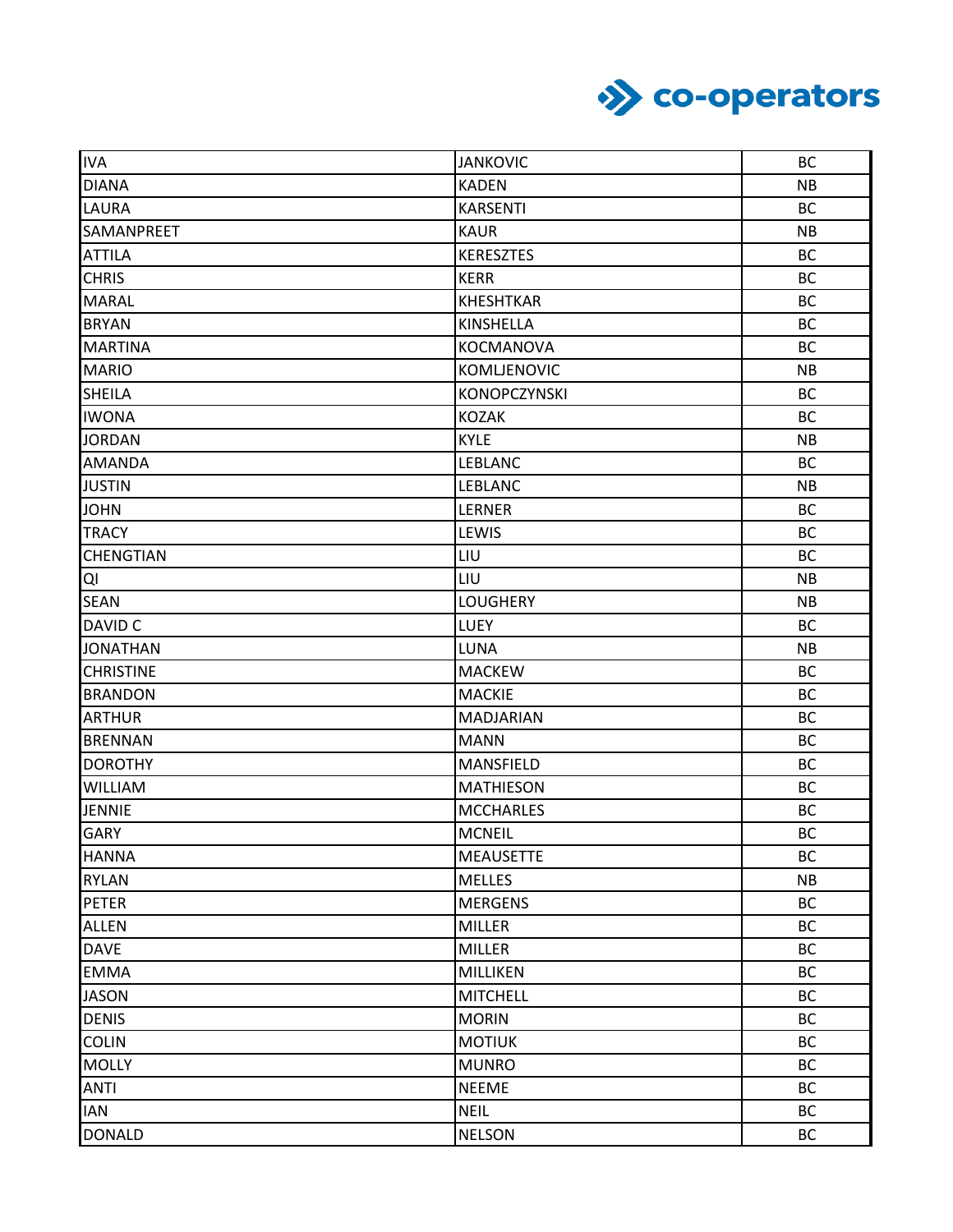

| <b>GEORGE</b>             | <b>NG</b>         | <b>BC</b> |
|---------------------------|-------------------|-----------|
| MARVIN WING-YAN           | <b>NG</b>         | <b>BC</b> |
| <b>SARAH</b>              | <b>NIXON</b>      | <b>BC</b> |
| <b>JOSEPH</b>             | O'TOOLE           | <b>NB</b> |
| <b>MARY</b>               | <b>PARKER</b>     | <b>BC</b> |
| <b>JAMES</b>              | <b>PICKETT</b>    | <b>NB</b> |
| <b>LYUDMILA</b>           | POLEVAYA          | <b>BC</b> |
| <b>MARIA</b>              | POWELL            | <b>NB</b> |
| <b>WANPENG</b>            | QI                | <b>BC</b> |
| <b>ANURAG BUDHANUR</b>    | RAMACHANDRA       | <b>BC</b> |
| <b>SIRISH</b>             | <b>RAO</b>        | <b>BC</b> |
| <b>TRICIA</b>             | <b>RICHARDSON</b> | <b>NB</b> |
| <b>WENDY</b>              | <b>RICHMOND</b>   | <b>BC</b> |
| <b>MARK</b>               | <b>ROBERTSON</b>  | <b>BC</b> |
| <b>MARC</b>               | <b>ROBILLARD</b>  | <b>BC</b> |
| <b>JESSE</b>              | <b>ROBINSON</b>   | <b>BC</b> |
| <b>MAX</b>                | <b>ROBUTKA</b>    | <b>BC</b> |
| <b>CHRISTIAN</b>          | <b>ROUSSEL</b>    | <b>NB</b> |
| <b>BRIAN VINCENT</b>      | <b>RUSK</b>       | <b>BC</b> |
| <b>JOHN &amp; ELEANOR</b> | <b>RYSKAMP</b>    | <b>NB</b> |
| <b>MARIA</b>              | SAARNOK-VUUS      | <b>BC</b> |
| <b>ROBERT</b>             | SAVOIE            | <b>NB</b> |
| <b>WILLIAM</b>            | <b>SELFRIDGE</b>  | <b>BC</b> |
| <b>SARA</b>               | SENDAGALA         | <b>NB</b> |
| LAURA                     | <b>SERENA</b>     | <b>BC</b> |
| <b>COLIN</b>              | <b>SHARPE</b>     | <b>BC</b> |
| <b>JASON</b>              | <b>SHAW</b>       | <b>BC</b> |
| <b>JIAHUI</b>             | <b>SHEN</b>       | <b>BC</b> |
| <b>TIFFANY</b>            | <b>SHEN</b>       | <b>BC</b> |
| PRICE                     | <b>SHERRY</b>     | <b>BC</b> |
| <b>COREY</b>              | <b>SIMESON</b>    | NB        |
| <b>CARLEY</b>             | <b>SIMPSON</b>    | <b>BC</b> |
| <b>DEAN</b>               | SLONOWSKY         | <b>BC</b> |
| <b>ROBERT DALE</b>        | SOMERVILLE        | <b>BC</b> |
| CAROL                     | SONNTAG           | <b>BC</b> |
| <b>KAREN</b>              | SORENSON          | <b>BC</b> |
| <b>ROY</b>                | <b>SPENCER</b>    | <b>BC</b> |
| <b>ARTHUR</b>             | <b>STANLEY</b>    | <b>BC</b> |
| <b>GREGORY</b>            | <b>STEPHENS</b>   | <b>NB</b> |
| <b>MATTHEW</b>            | <b>STEPHENSON</b> | <b>NB</b> |
| <b>JANELLE BELANGER</b>   | <b>ST-PIERRE</b>  | <b>NB</b> |
| <b>JUSTIN</b>             | <b>STREGGER</b>   | <b>BC</b> |
| <b>LAUREN</b>             | <b>SUTHERLAND</b> | <b>NB</b> |